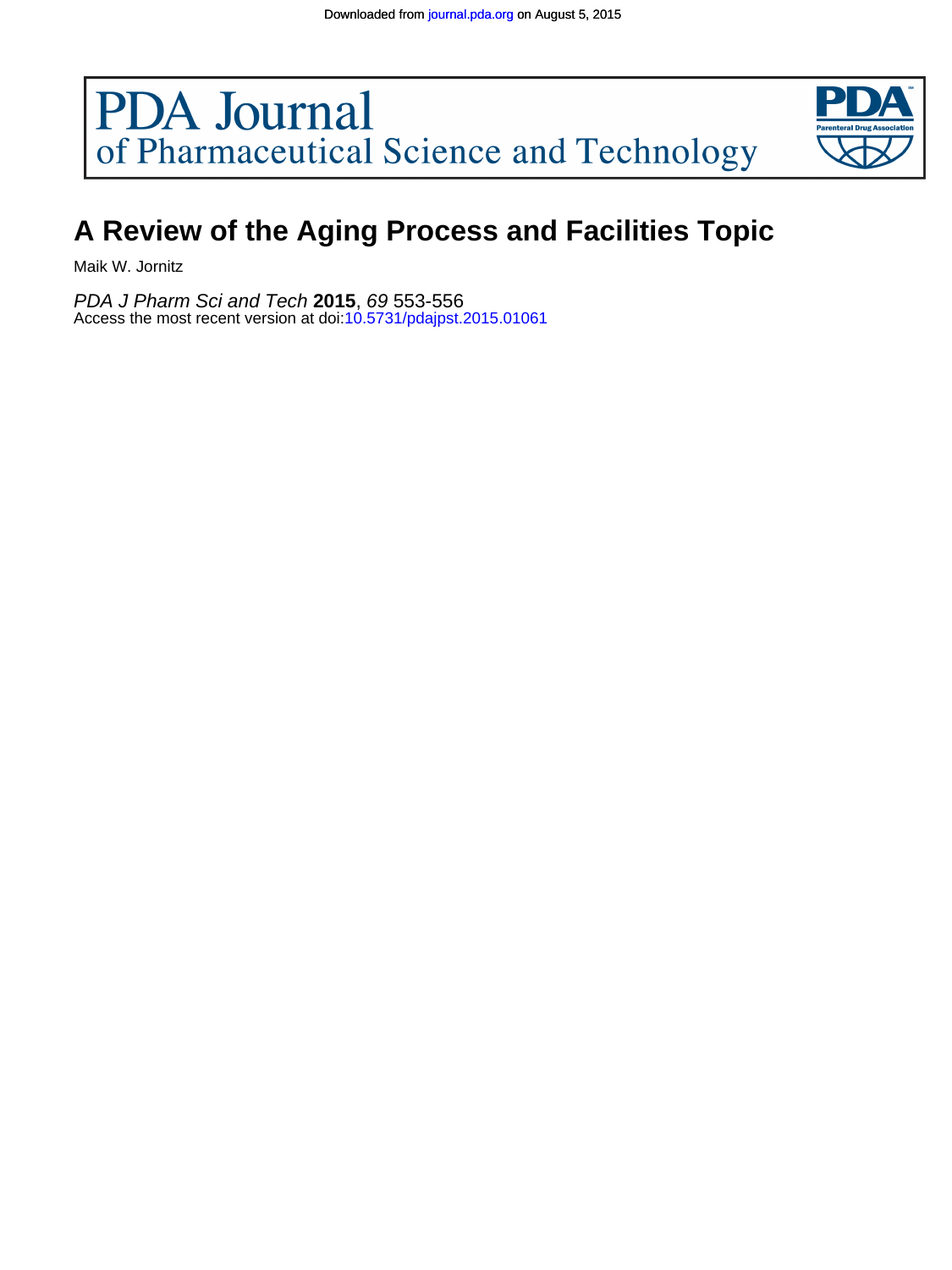#### *COMMENTARY*

### **A Review of the Aging Process and Facilities Topic**

MAIK W. JORNITZ

*G-CON Manufacturing, Inc., 8800 HSC Pkwy, Bryan, Texas 77807 ©PDA, Inc. 2015*

*ABSTRACT:* Aging facilities have become a concern in the pharmaceutical and biopharmaceutical manufacturing industry, so much that task forces are formed by trade organizations to address the topic. Too often, examples of aging or obsolete equipment, unit operations, processes, or entire facilities have been encountered. Major contributors to this outcome are the failure to invest in new equipment, disregarding appropriate maintenance activities, and neglecting the implementation of modern technologies. In some cases, a production process is insufficiently modified to manufacture a new product in an existing process that was used to produce a phased-out product. In other instances, manufacturers expanded the facility or processes to fulfill increasing demand and the scaling occurred in a non-uniform manner, which led to non-optimal results. Regulatory hurdles of post-approval changes in the process may thwart companies' efforts to implement new technologies. As an example, some changes have required 4 years to gain global approval. This paper will address cases of aging processes and facilities aside from modernizing options.

*KEYWORDS:* Aging facility, Drug shortage, Single-use technology, Modular facilities, Post-approval changes.

#### **The Problem Statement**

Aging facilities are a reality and a rising concern, not only in the traditional drug manufacturing regions, but also in emerging markets. The problem is accelerated by the desire to reduce cost of goods sold to stay competitive or fulfill healthcare cost demands. Strict cost of goods sold control may mean the lack of investments either in manufacturing redundancies or improvement activities (1).

Many aging facilities can work capably without problems, but that may be the exception and not the rule. Aging processes and facilities most commonly run smoothly due to the experienced workforce running the same. Well-trained personnel with a process ownership mentality ensure that such facilities run, but it is only a question of time when such personnel will move, be promoted, or retire. Personnel following the initial process owners have to be well trained and adopt a similar mindset, or the facility or processes will experience issues including excursions.

Even when experienced personnel run the process and facility, ultimately equipment will age even with routine

Corresponding Author: [mjornitz@gconbio.com](mailto:mjornitz@gconbio.com) doi: 10.5731/pdajpst.2015.01061

maintenance. It is a question of time as to when the skilled production personnel can no longer compensate for the lack of equipment modernization. Facilities, processes, and analytical tools become obsolete, run out of spare parts, and lose the necessary performance properties. In some instances the facility, processes, and analytics receive the required attention, continuous servicing, and improvements, but these are the exception and not the rule especially when the focus is costs or the production capacity prohibits a slow-down.

The most common practice is an annual shutdown of the site and the running of the maintenance program within that timeframe. This approach may work over a period of time but not over the long run. Servicing and improvement within the shutdown period is under time scrutiny, and improvement robustness may vary from shutdown period to shutdown period. Given the time constraints, a "Band-aid" approach may prevail, which will result in predictable surprises (2). A major reason for the latter is the focus on cost reduction; the attitude that every possible cost needs to be squeezed out of the cost per dose. That can only happen when the equipment and facility is utilized to the fullest without improvements and the attendant costs. It is a question of time when this cost saving approach will be surpassed by the cost of poor quality, assumed savings may turn into major liabilities. When the process finally breaks down, multiples of those savings are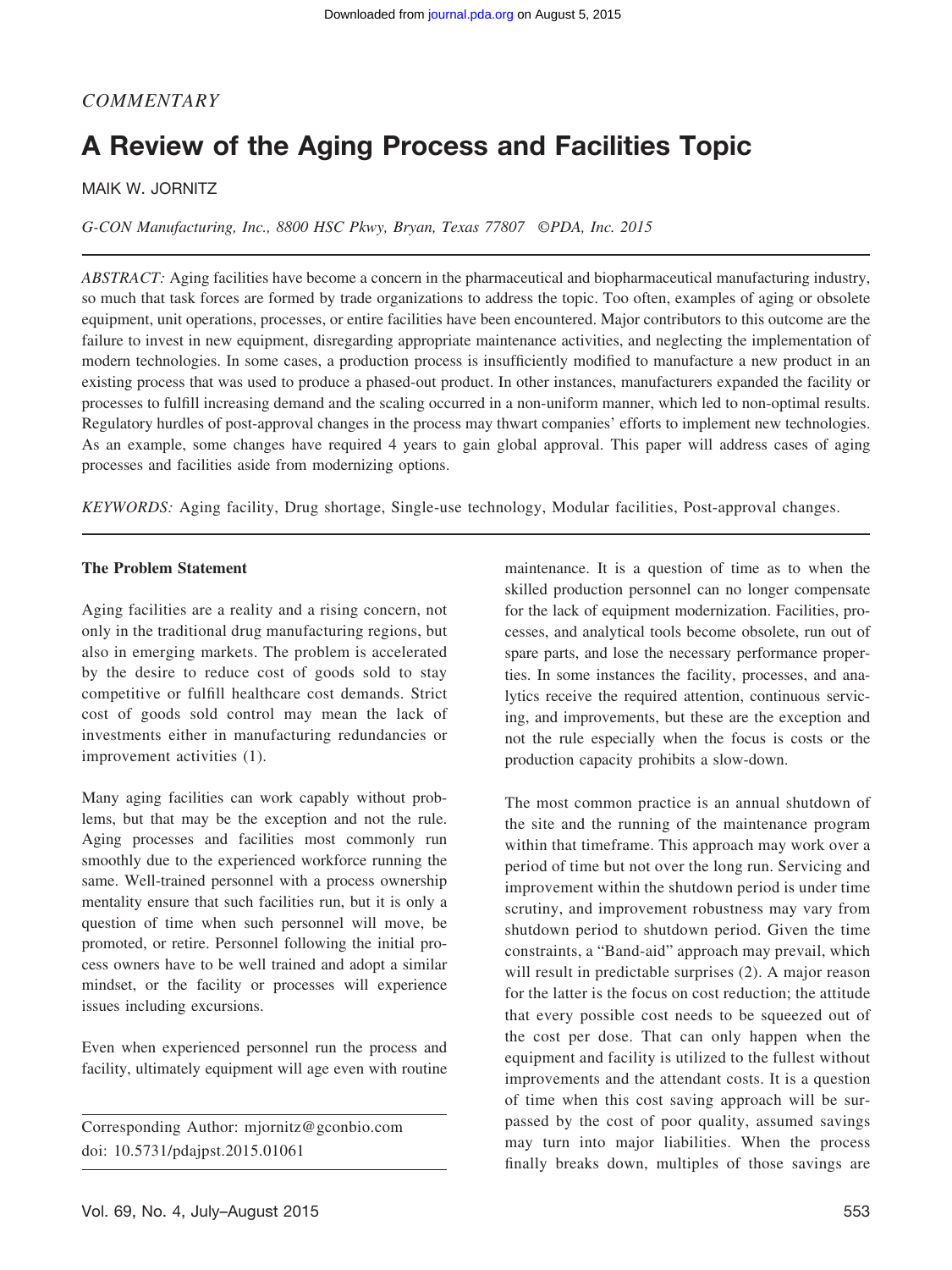spent to regain control of the process and facility. Many times, however, the process cannot be recovered in such an exercise. Examples of the described scenario should not be considered exceptional. Too many recent examples can be readily found in a review of the literature (3, 4).

Notably, companies that implemented continuous improvement and modernization activities actually realized more savings than the ones who focus on milking overstressed equipment and maximizing facility utilization without maintenance and proper upgrading (5). There are many examples where the facility and process may not be aged, but the production capacity has been extended or scaled-up over years to meet rising demand. Oftentimes this results in technology differences from the original area to the extended area, leading to difficulties in synchronizing the technology status or the flows of materials, people, and waste. Process technology improvements in existing facility infrastructures can also be difficult, if not impossible. For example, many companies have tried to implement modern single-use technology into their existing cleanroom infrastructure, but it quickly became apparent that fluid transfer and movement of equipment was hampered by the old infrastructure (6).

Another form of aging facility is one that still runs efficiently but the product, which was produced in a space dedicated entirely for it, loses patent protection or has been replaced. These processes, if not total facilities, are mothballed and become unutilized assets or, more aptly, liabilities. Facilities such as these must be secured, insured, heated, and cooled (at least minimally). They are taxed; usually at very high values given the prior use and value of the products produced. A planned demolition is expensive, time-consuming, and requires significant regulatory and governmental involvement.

The regulatory hurdle of post-approval changes (7) also leads to an aging facilities problem. Two issues face manufacturers in a post-approval process change decision are (1) how the change is classified? and 2) how much investment is required to gain global approval of the change? There is no clear path in classifying a change, which creates questions for the filing party and regulator alike. This disjunction can escalate the cost and time associated with the proposed change. Furthermore, if the manufacturer is a global supplier, multiple regulators will have to be satisfied, which makes the cost and timeline even more unpredictable.

This not only means that a global post-approval change can take up to 4 years to be accomplished, but production processes, lots, and inventories may vary in the interim due to the delay in approval status. This creates a tremendous stress and uncertainty on the manufacturing process, supply chain, and working capital of the medicinal drug supplier.

Technology advances are happening in every industry to enhance quality, efficiency, and capacity. One of the slowest industries in terms of implementation of advances is the pharmaceutical industry, with an average implementation time of  $10-15$  years for new processes (which often coincides with innovator drug product lifecycles). This extended timeframe shows that new technologies are most commonly implemented through the drug product development cycle and not as a post-approval change activity. Classic examples of new technologies that created tremendous advances but were adopted very slowly into the industry's processes are isolators, blow-fill-seal filling systems, single-use technologies, and more recently membrane chromatography. It most cases it took more than a decade to get the new technologies accepted and implemented. Although industry and regulators alike postulate that new technology implementation and modernization is required to advance production platforms and potentially reduce the cost per dose, the consensus of how to do so on a fast-track basis has not been reached.

#### **Efforts To Date and Possibilities**

In the mid-1990s, the PDA initiatives on post-approval changes, like SUPAC and PAC-SAS discussions, showed promise, though they fizzled out. The outcome was minimal and far from what is required to make a real impact on post-approval change speed and methodology. The initiatives taken would have supported modernization and innovation efforts within the industry, if post-approval change classification or methodologies were established. A Product Quality Research Institute (PQRI) initiative took the activity a step further and came up with a very helpful document, which utilizes risk assessment tools to determine the impact of the change (8). It probably was/is the most comprehensive and practical assessment of post-approval changes and may be a good basis for additional work and progress to be made. The excellent work by the authors of the document should not be forgotten, but rather picked up to further the effort and potentially use the risk assessment tool presented as a base method for post-approval changes, though the method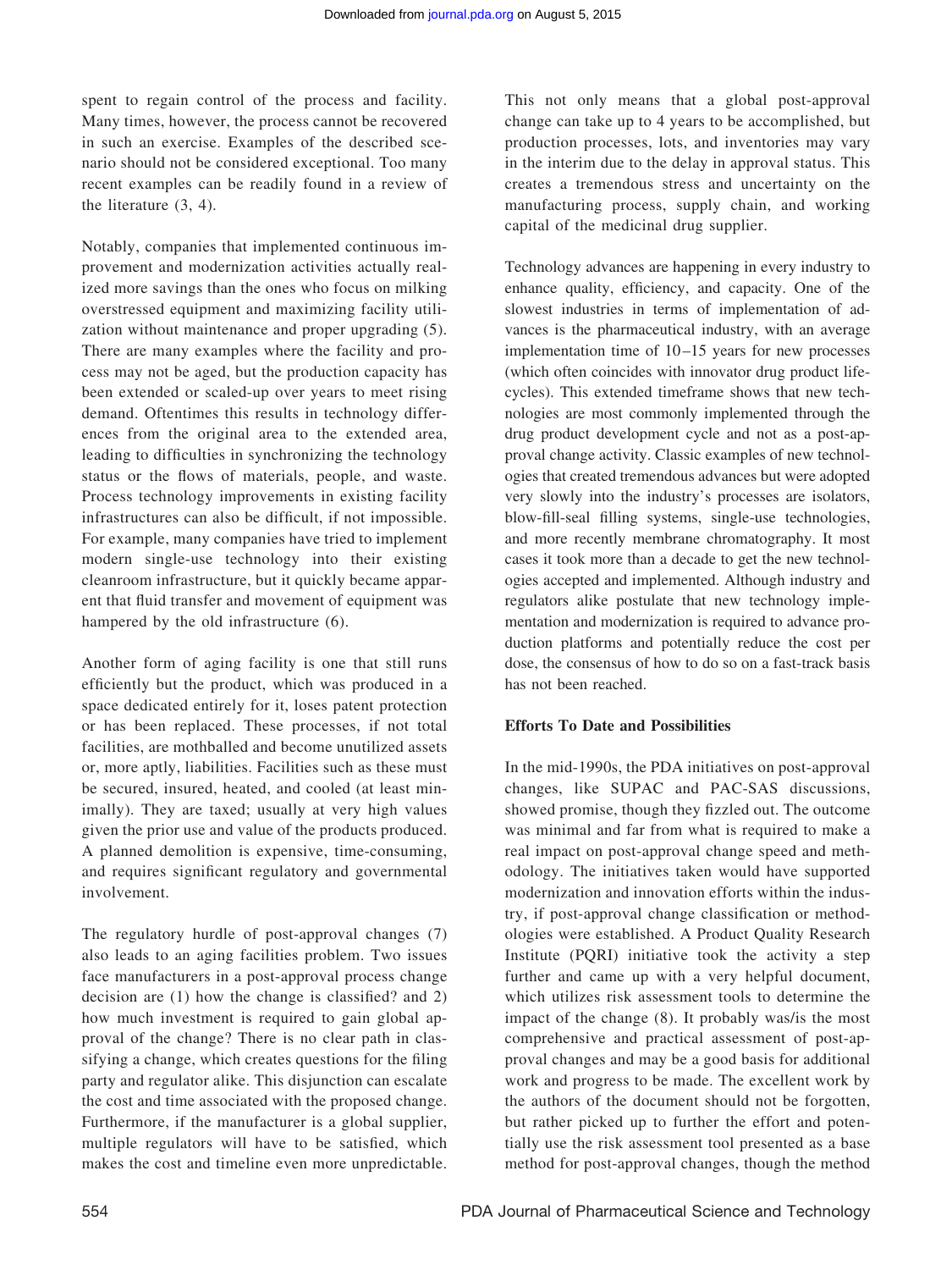requires the risk assessment tool to be recognized by all regulatory parties.

Ultimately, swift process and facility modernization starts with the modernization of the global regulatory system. The current length and fragmented nature of the change process does not present any incentives to the industry. Rather, it prevents rapid deployment of technologies, which may enhance safety, efficiency, security, and quality. Regulatory harmonization of the post-approval change process and requirements would be a first encouraging step forward.

In the absence of a global regulatory approach, or perhaps even with the same, the industry must change its mindset. Too often, processes are built on legacy models or involve suboptimal steps. Time pressures with development cycles do not allow appropriate technology scouting and testing. Therefore, the same process or approach is utilized, even when the past has shown that process steps were suboptimal or required improvement, e.g., stick-build cleanrooms. The success and efficiency of a manufacturing process lies in its design and early verification testing. If a process consists of a patchwork of unsynchronized steps, the end result is predictable and disappointing. The weakness of the process puts significant emphasis on the human factor, which means that training and experience of the personnel is essential to keep the process stabile. If the process is designed using new processing technologies, including automation and state-of-the-art sensors, the human factor impact is minimized and the process runs in a more robust fashion consistently. Peers within our industry who presented on their new technology implementations have shown not only consistent quality success using new technologies, but also the financial benefits of such initiatives (5, 9, 10).

The industry also needs to be willing to learn from successful implementations and reproduce the same. There is a vast amount of experience within the industry, but when one reviews all processes and the surrounding infrastructure it is noteworthy that there is rarely, if ever, an example of a cloned facility or process. This is true despite that fact that it would be cheaper and faster to build and to validate such duplicated manufacturing system, as one can build on the cloned project.

It has been noted that the expectation for the future is that agile, innovative facilities will have to move to smaller footprints, with continuous manufacturing becoming a prevalent modus. Large capital budgets no longer exist, and the inventory of abandoned facilities is a constant reminder of the need to spend resources in a more careful fashion. Cloning such smaller sites or having a multitude of such processes in one site is even more efficient. The experience level of the operators and regulators becomes deeper and process modernization easier with smaller, less complex manufacturing systems. The more simplistic the process, the smaller the impact of a change.

We have seen the beginnings of miniaturization in bioreactor volumes within the biotech industry. Due to ever improving expression rates and process optimization, reactor volumes have moved from 20,000 L to 2000 L single-use systems and probably will shift to 200 L volumes in continuous bioprocessing in the future. What was a substantial investment, as well as a highly complex process, becomes a system with significantly lower complexity, faster deployment, easier scalability, and even possible redundancy. Such a shift aids in avoiding supply shortage and reacting to demand fluctuations.

The current discussions about flexible facilities, manufacturing on demand, and manufacturing of the future are very much based on such new technology implementation and the duplication of such successful executions. The trend to smaller, more flexible, multi-product or multi-purpose facilities and continuous processing is not just an idea, but it is quickly becoming a reality.

In considering aging facilities, equipment inside the facility should not be overlooked. Continuous improvement, process and equipment maintenance, and proactive prevention are all critical components to keeping a facility modern. With regard to process equipment, users should work closely with their equipment suppliers. The supplier's knowledge of the equipment lifecycle and maintenance needs are important pieces of the overall production process. Working with the supplier, a user can ensure that raw materials and spare parts are readily available thus preventing production stoppages or on-the-fly machine upgrades. For example, a circuit board, a component of a particular piece of machinery, is not any longer available, but a new design with new components and similar functionality is. This may mean the piece of equipment will experience substantial change with better functionality. Regardless of the improvement, the process has now changed and has to be handled as such. Such a change takes time to implement. Meanwhile,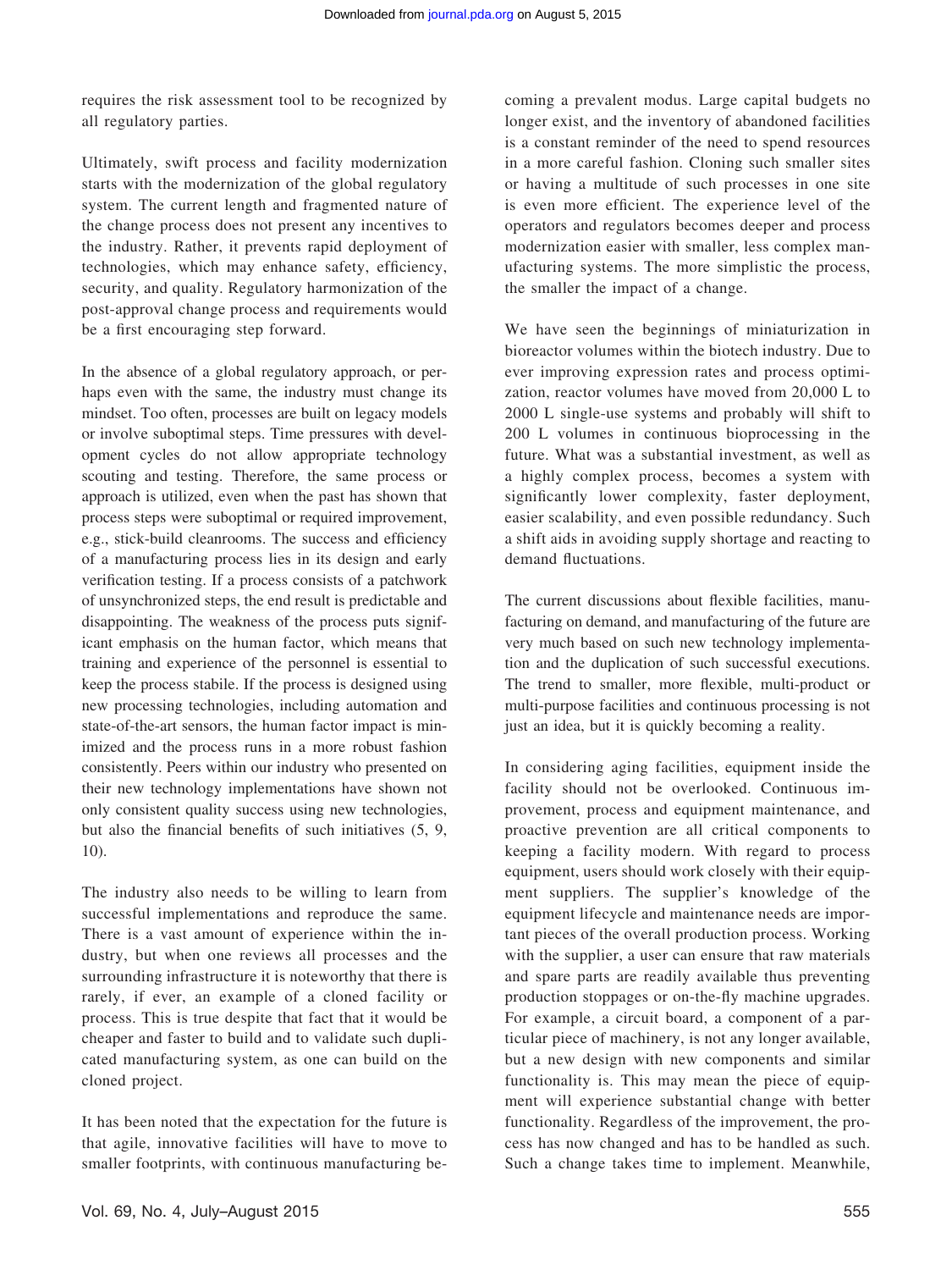the production has stopped during this process. A simple supply agreement could have prevented the same. The contractual agreement, which defined the timeframe for receipt of the component, material, or equipment such that the item could be implemented and validated in a timely fashion, could have prevented the stoppage. Similarly, requiring the supplier to provide an early warning system that notifies the end-user of upcoming changes could have prevented the stoppage. In addition, comparability protocols established by the supplier could support the end-user's activities. In each of these examples, the end-user and supplier are working closely together to proactively plan for, implement, and validate the changes.

Another component to keeping a facility modern is to establish and keep maintenance or improvement teams active within the end-user's organization. Such teams should continuously review the process, unit operation, and equipment functionality and robustness. If aging is witnessed, such teams can work together with the supplier base to identify and evaluate new solutions. These new solutions may not just replace old and obsolete equipment, but may increase the efficiency of the same. Such efficiency improvement, however, can have a ripple effect that should not be discounted. A more efficient process upstream could lead to a bottleneck downstream. Hence the phrase "proper planning prevents poor performance" should be heeded when process steps are evaluated for improvement or modernization.

#### **Conclusion**

Aging processes and facilities are not a rarity. Many examples, supported by regulatory citations, can be found. A major culprit for aging facilities and processes is the widespread belief that improvement activities will only increase costs without any incremental benefit. Woodcock and Wosinska elaborate on the fact that lowmargin drug products make investments into aging processes unattractive. For this reason, older process equipment is utilized, even when it may mean manual interventions or breakdown. Examples of continuous improvement activities, however, show just the opposite. Proper improvement and modernization planning supports the efficiency and productivity of the processes and therefore financial gains (5). In addition to productivity, processes run at a higher quality and safety level without interruptions, regulatory scrutiny, and frequent human interventions.

Aging facilities and processes can be avoided with proactive planning, working together with suppliers, performing technology scouting and new technology implementations. The drug manufacturing industry to a large degree embraces all of these activities. Modernization of the post-approval change process, however, must occur before wholesale modernization efforts can happen.

#### **References**

- 1. Woodcock, J.; Wosinska, M. Economic and technological drivers of generic sterile injectable drug shortages. *Clin. Pharm. Ther.* **2013**, *93* (2), 170 –176.
- 2. Bohn, E.; Nogalski Krapf, M. Master Planning Legacy Facilities: Dealing with the Issues of a "Band-Aid" Approach. International Society of Pharmaceutical Engineering ISPEAK, 2014.
- 3. Miller, G. Ben Venue inspection yields 48 GMP violations. *Fierce Pharma Manufacturing* Oct, 19th, 2011.
- 4. Struck, K. Quality control costs tied to drug shortages. *Med Page Today* Jan. 23rd, 2013.
- 5. Crowe, M. Enterprise Benefits of Quality Systems. PDA/FDA Conference, Washington, DC, Sept. 9<sup>th</sup>, 2014.
- 6. Jornitz, M. W. Flexible facilities of the future examples. 2014 PDA Europe Conference Modern Biopharmaceutical Manufacturing, Manufacturing of the Future 25 - 26 March 2014, Lyon, France.
- 7. Vinther, A. Expediting Post Approval Regulatory Changes to Mitigate Drug Shortages. PDA Drug Shortage Workshop, Washington, DC, Sept. 8<sup>th</sup>, 2014.
- 8. Product Quality Research Institute (PQRI). Post Approval Changes for Sterile Products Working Group, April 19<sup>th</sup>, 2007.
- 9. International Society for Pharmaceutical Engineering (ISPE) Facility of the Year Award, Med Immune Equipment Innovation Award. ISPE, Tampa, FL, Nov. 7<sup>th</sup>, 2013.
- 10. Tschumakow, A. Single Use Systems—An End User's Perspective. IBC 2nd Annual Flexible Facilities Conference, Claremont, CA, Feb. 24<sup>th</sup>, 2014.